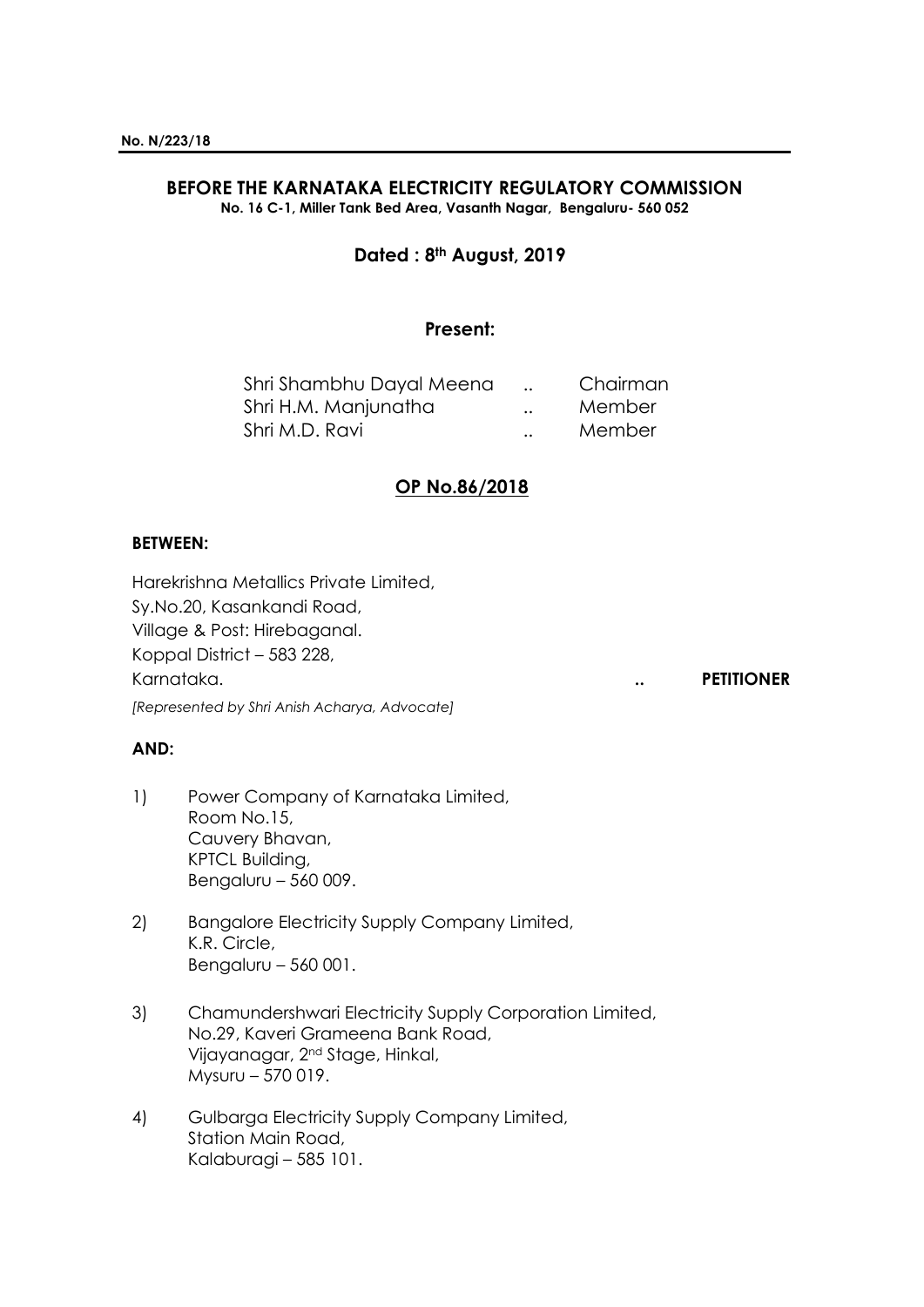- 5) Hubli Electricity Supply Company Limited, P.B. Road, Navanagar, Hubballi – 580 025.
- 6) Mangalore Electricity Supply Company Limited, MESCOM Bhavana, Kavoor Cross Road, Bejai, Mangaluru – 575 004. **.. RESPONDENTS**

**\_\_\_\_\_\_\_\_\_\_\_\_\_\_\_\_\_\_\_\_\_\_\_\_\_\_\_\_\_\_\_\_\_\_\_\_\_\_\_\_\_\_\_\_\_\_\_\_\_\_\_\_\_\_\_\_\_\_\_\_\_\_\_\_\_\_\_\_\_\_\_\_\_\_\_\_\_\_\_\_\_\_\_\_\_\_\_\_\_\_\_\_\_\_\_**

*[Respondents-1,2, 4,5 & 6 - represented by Shri Shahbaaz Husain, Advocate Respondent-3 (CESC) - not represented by any Advocate]*

**- - - - - -**

#### **ORDERS**

- 1) This Petition is filed under Sections 86(1)(f) of the Electricity Act, 2003, praying to:
	- (a) direct Respondent No.1 to 6 to refund the amount of Rs.20,45,814.55 towards wrongly calculated open access charges by not accounting for reduced contractual capacity due to nonacceptance for alternative supply;
	- (b) direct the Respondent Nos.1 to 6 to refund the balance amount of Rs.29,23,969.44 of open access charges as the Hon'ble KERC Order is selectively applied by Respondent;
	- (c) direct the Respondents to ascertain the dues claimed under the surcharges, as per the Power Purchase Agreement and pay the dues under surcharge against the amount of recovery for illegal deductions; and,
	- (d) pass such other Orders to meet the ends of justice and equity.
- 2) The material facts pleaded by the Petitioner, in support of the reliefs claimed, may be stated as follows: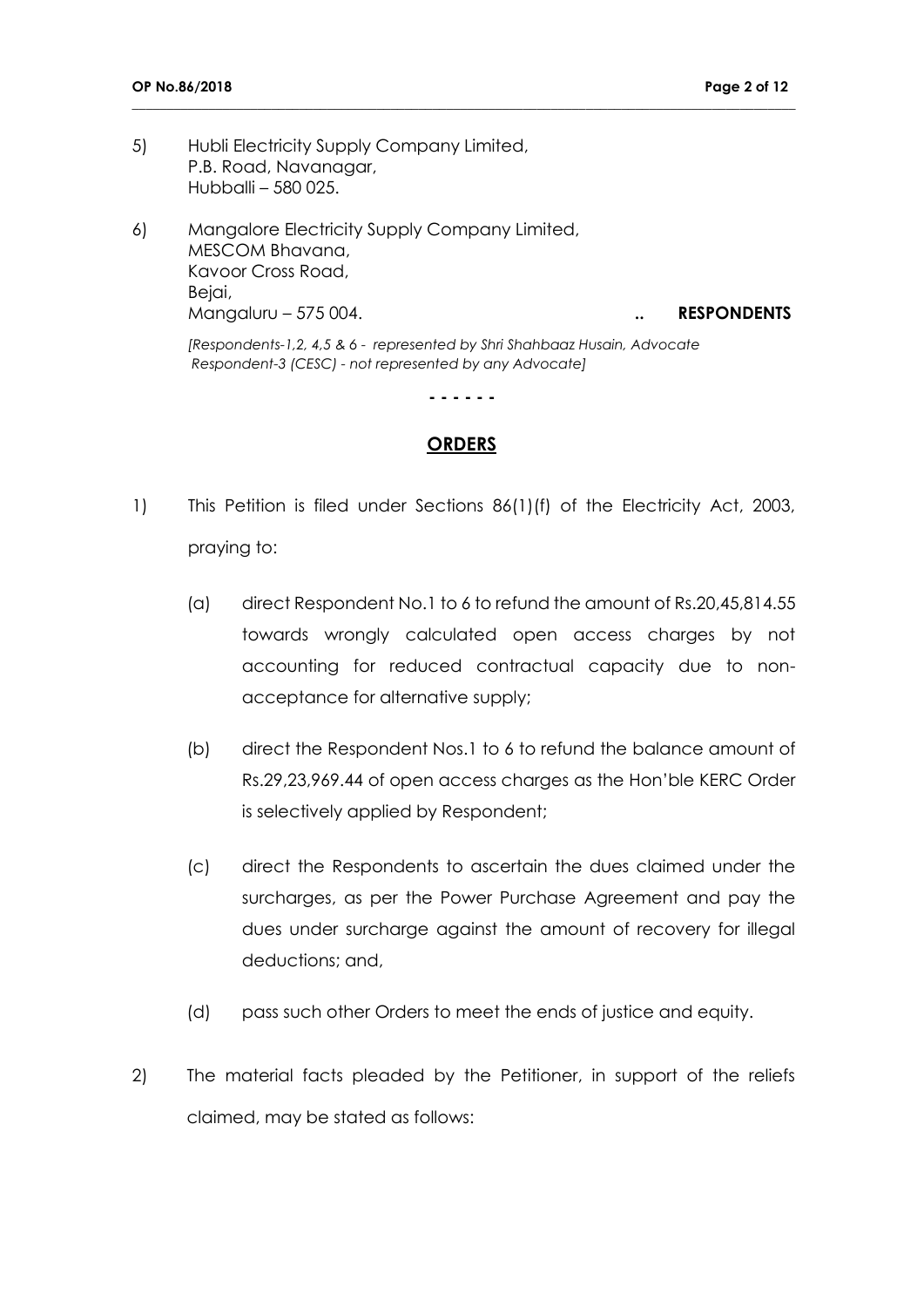(a) That, the Petitioner, a Company having a Coal-based Thermal Power Generating Station of 10 MW capacity, situated at Koppal District in Karnataka, had participated in the bid proceedings conducted by the 1st Respondent-Power Company of Karnataka Limited (PCKL), for purchase of short-term power on behalf of the Electricity Supply Companies (ESCOMs) (Respondent Nos.2 to 6 herein). The Petitioner was one of the successful bidders and a Letter of Intent (LoI) dated 30.08.2013 was issued to the Petitioner, for supply of 7 MW of RTC power, from September, 2013 to June 2014, on the terms and conditions to be fulfilled, as noted in the said LoI. Accordingly, the Petitioner executed a Power Purchase Agreement (PPA) on 06.09.2013 with the ESCOMs, for sale of electricity, in bulk, to the ESCOMs, for the contracted capacity of 7 MW, in accordance with the terms and conditions of the said PPA.

- (b) The Petitioner was scheduling 7 MW of RTC power, on a daily basis, with due intimation to the State Load Despatch Centre (SLDC) and the ESCOMs. During the contract period, the Petitioner could not supply energy from its Generating Station, for the period from 17.10.2013 to 27.11.2013, due to break down of the Generating Unit.
- (c) As per the terms of the PPA, the Petitioner offered alternative source of supply of power from another Generating Plant, by name, Koganti Power Limited, to the extent of 6.5 MW of RTC power, for the period from 17.10.2013 to 27.11.2013. The alternative source of 6.5 MW of RTC power was supplied for the period, from 23.10.2013 to 31.10.2013. It was the contention of the Petitioner that, non-supply of power from the alternative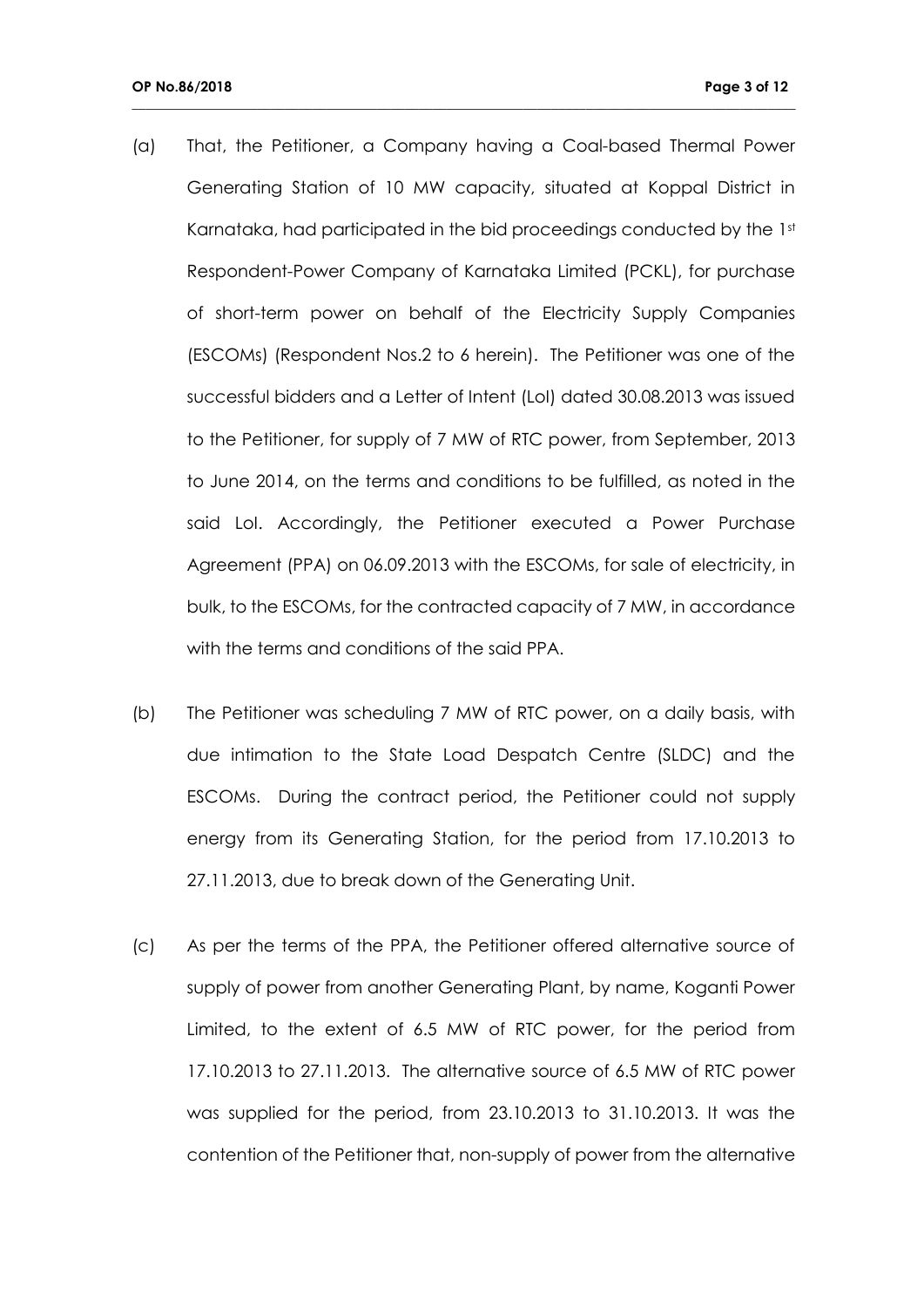source for the period, from 17.10.2013 to 22.10.2013 (6 days) and from 01.11.2013 to 27.11.2013 (27 days), was initially due to the delay in accepting and later due to the illegal rejection, by the Respondents, of the alternative source of energy.

- (d) The Respondents made certain claims, deducted certain amounts from the Tariff Invoices submitted by the Petitioner and also made certain demands against the Petitioner, for the short delivery of energy. The Petitioner opposed the said deductions, as well as the demands made by the Respondents. This dispute ended in filing of OP No.10/2016 by the Petitioner, on the file of this Commission, against the Respondents.
- (e) After contest, this Commission passed the Order dated 01.08.2017 in OP No.10/2016, directing the parties therein, as follows:
	- *"(i) The parties [Respondent-1 (PCKL) and Respondents-2 to 6 (ESCOMs)] are directed to settle the accounts, in terms of the findings given above on different issues, in respect of the energy supplied in terms of the PPA dated 6.9.2013, within 8 (eight) weeks from the date of this Order and make necessary payments / adjustments as per the said settlement of accounts; and,*
	- *(ii) Once the accounts are settled with the Petitioner, the ESCOMs are at liberty to apportion their respective rights and liabilities as per the share of energy and payment allocation made by the Government of Karnataka."*
- (f) In the present Petition, the Petitioner has urged the following grounds, in support of its claims: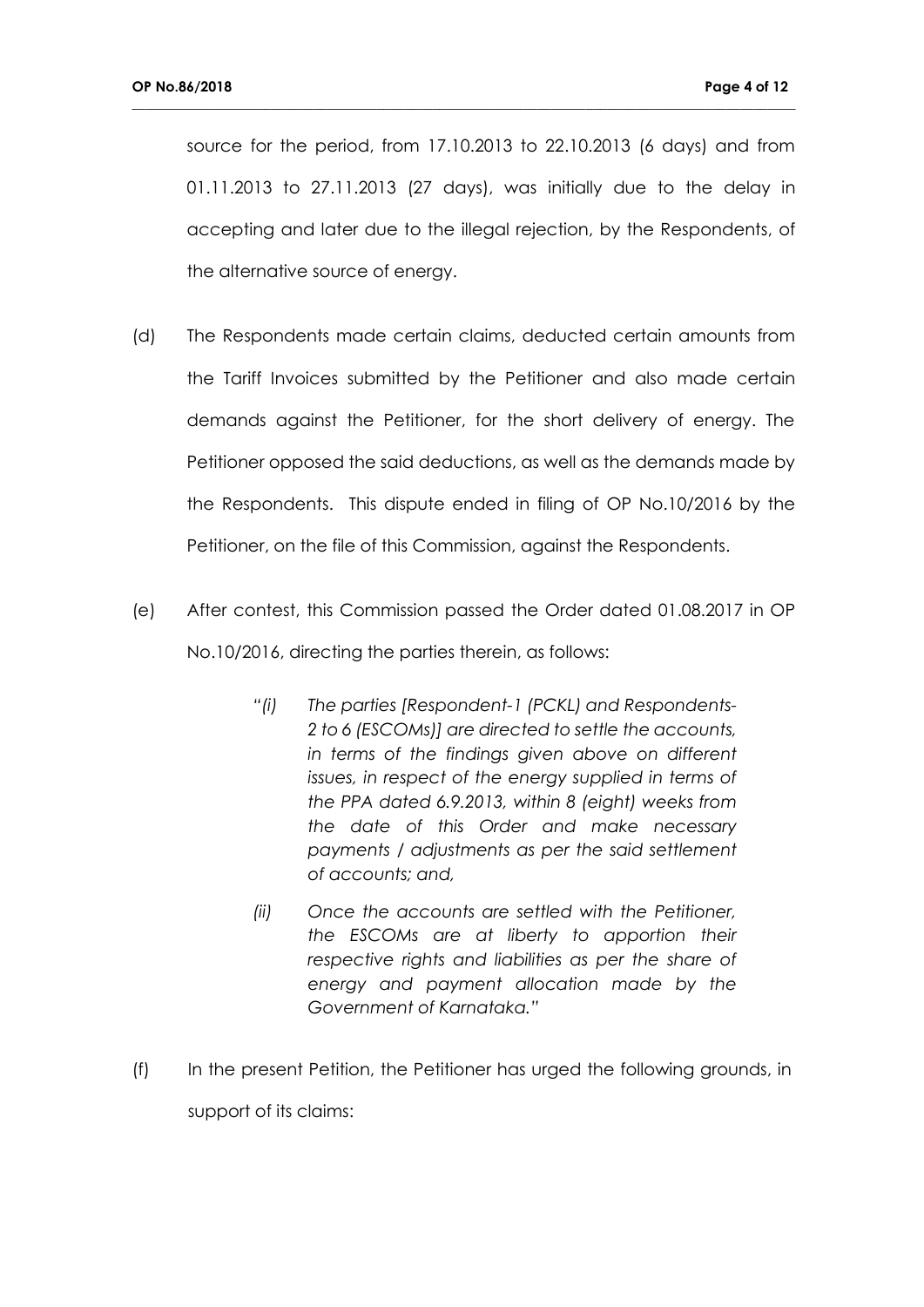(i) That, the Respondents had not claimed the open access charges, for the short delivery of energy, from all other suppliers, who had also been awarded with Letters of Intents and had executed PPAs. Therefore, it is contended by the Petitioner that, the Respondents should not have made a claim against it, even though the finding given by this Commission, in OP No.10/2016, authorized to collect the open access charges for the short delivery of energy. Therefore, the Petitioner claims refund of a sum of Rs.49,69,784/-, which has been deducted toward the open access charges, for the quantum, alleged to be the short delivery of energy.

- (ii) That, the Respondents had enhanced the quantum of short delivery of energy, as they had wrongly omitted to consider the quantum of alternative source of energy offered, which was held to be valid, as per the findings of this Commission in OP No.10/2016. It is, therefore, contended by the Petitioner that, had there been a proper calculation of the short delivery of energy by the Respondents, in terms of the said Order passed by this Commission, the Petitioner would have been entitled for refund of a sum of Rs.20,45,814.55. Therefore, the Petitioner has claimed, alternatively, refund of a sum of Rs.20,45,814.55.
- (g) The Petitioner has also alleged that, the Respondents have not accounted for the Surcharges that might be payable, as per the terms of the PPA, as ordered by this Commission in OP No.10/2016.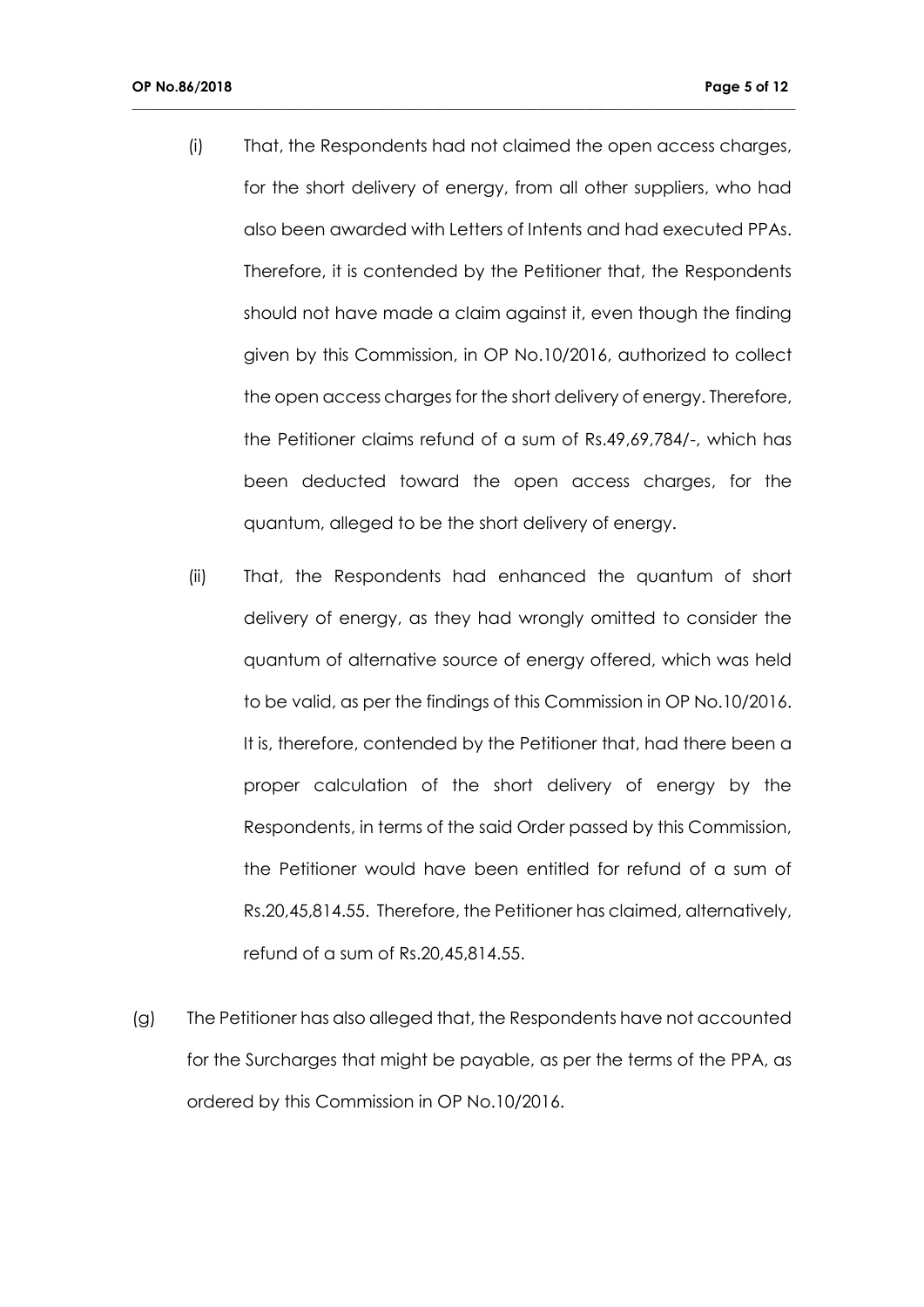3) Upon Notice, the Respondents (except Respondent No.3) have appeared through their counsel. Respondent No.3 was not represented by any Advocate.

- 4) The 1st Respondent (PCKL) has filed its Statement of Objections. Respondent Nos.2, 4, 5 and 6 have adopted the said Statement of Objections filed by the  $1<sup>st</sup>$  Respondent (PCKL). The defence taken by the Respondents may be stated, as follows:
- (a) It is contended that, the Respondents have followed the directions given by this Commission in OP No.10/2016, while recovering the open access charges, for the short delivery of energy, from the Petitioner. The Respondents have not denied the contention of the Petitioner that, they had not collected the open access charges as against the other Suppliers, for the short delivery of energy. The Respondents have contended that, totally, a sum of Rs.49,69,785 was deducted towards the open access charges, for the short delivery of energy, from the Petitioner. Therefore, it is contended that, the deduction of the said amount is in order and the Petitioner cannot claim refund of the same, on the ground that, as against the other Suppliers, the open access charges were not claimed, for short delivery of energy.
- (b) The Respondents have contended that, the calculation made by them, to find out the quantum of short delivery of energy, is in accordance with the directions issued by this Commission in OP No.10/2016, as there was no clear direction in the said Order, to consider the quantum of alternative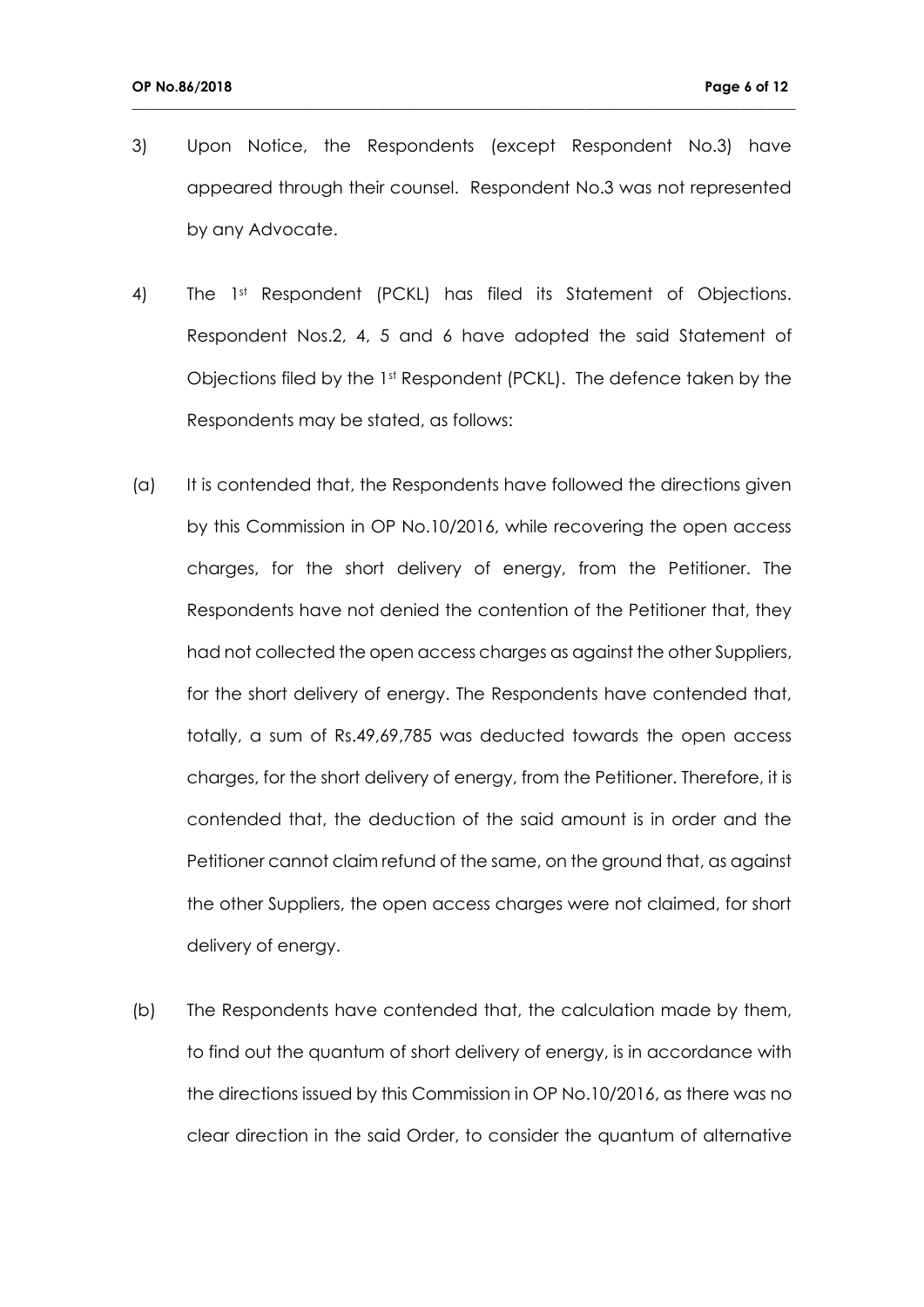source of energy, offered by the Petitioner, while calculating the open access charges.

- (c) The Respondents have contended that, their calculation, arrived at towards the open access charges, is in accordance with the terms of the Order passed by this Commission in OP No.10/2016. Therefore, the Respondents have prayed for dismissal of the Petition.
- 5) We have heard the heard the learned counsel for the parties. The following issues would arise, for our consideration:
	- (1) Whether the Respondents 2 to 6 are barred from making a claim against the Petitioner towards the open access charges for the short delivery of energy, as such a claim was not made as against all other similarly situated suppliers of energy, in the transaction in question, inspite of the findings of this Commission, given in OP No.10/2016, authorizing the Respondents, therein, to collect the open access charges for such short delivery of energy, from the Petitioner?
	- (2) Whether the Respondents 2 to 6 were required to consider the quantum of alternative source of energy, offered by the Petitioner, while arriving at the open access charges?
	- (3) If Issue No.(2) above is answered in the affirmative, whether the Respondents 2 to 6 are liable to refund an amount of Rs.20,45,815/- to the Petitioner, towards the excess open access charges collected?
	- (4) What Order?
- 6) After considering the submissions of the parties and the pleadings and material on record, our findings on the above issues are as follows: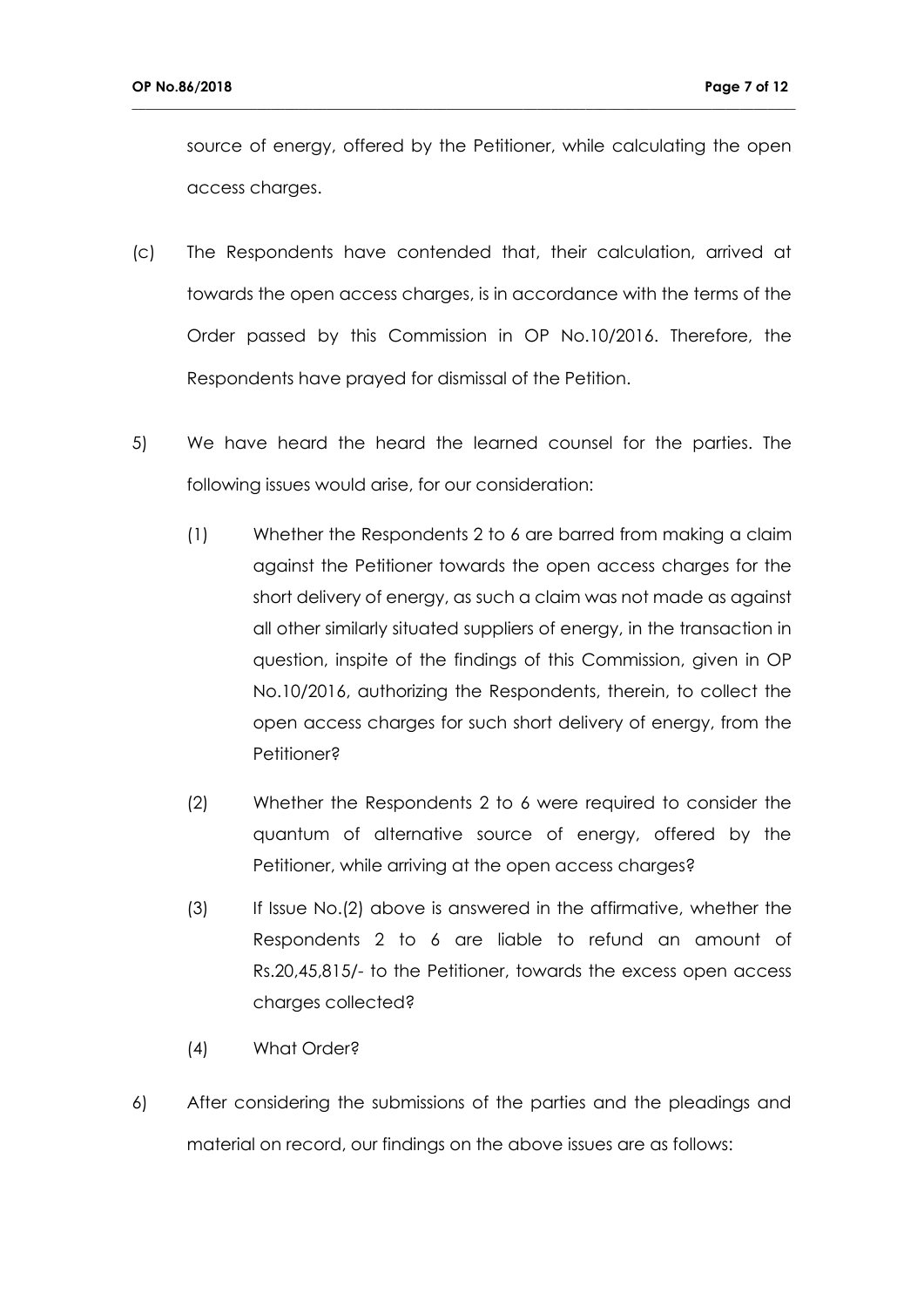7) **ISSUE No.(1):** *Whether the Respondents 2 to 6 are barred from making a claim against the Petitioner towards the open access charges for the short delivery of energy, as such a claim was not made as against all other similarly situated suppliers of energy, in the transaction in question, inspite of the findings of this Commission, given in OP No.10/2016, authorizing the Respondents, therein, to collect the open access charges for such short delivery of energy, from the Petitioner?*

- (a) It is not in dispute that, the Respondents have not collected the open access charges, against the quantum of short supply, from the other suppliers. The Respondents, in the Statement of Objections, have stated that, the Order dated 01.08.2017 of this Commission in OP No.10/2016 is applicable only to the parties in that case and not to others, therefore, the open access charges for short delivery of energy could not be claimed against others. The Respondents may be right, technically, in contending that the directions given by this Commission in OP No.10/2o16 are applicable only to the parties in that case, but not others, thereby they had not collected the open access charges, for short delivery, from others. However, such a contention may not convince a common man, as it would lead to an inference of discrimination between two persons, situated in a similar circumstance.
- (b) The disputed facts and the findings arrived at in OP No.10/2016, would reveal that the Respondents had made certain claim against the Petitioner, for the quantum of short supply of energy, but such a claim was not in terms of the PPA. This fact is noted in Paragraph-9(e), at Page-20 of the Order dated 01.08.2017 in OP No.10/2016, while discussing Issue No.(2), which reads thus: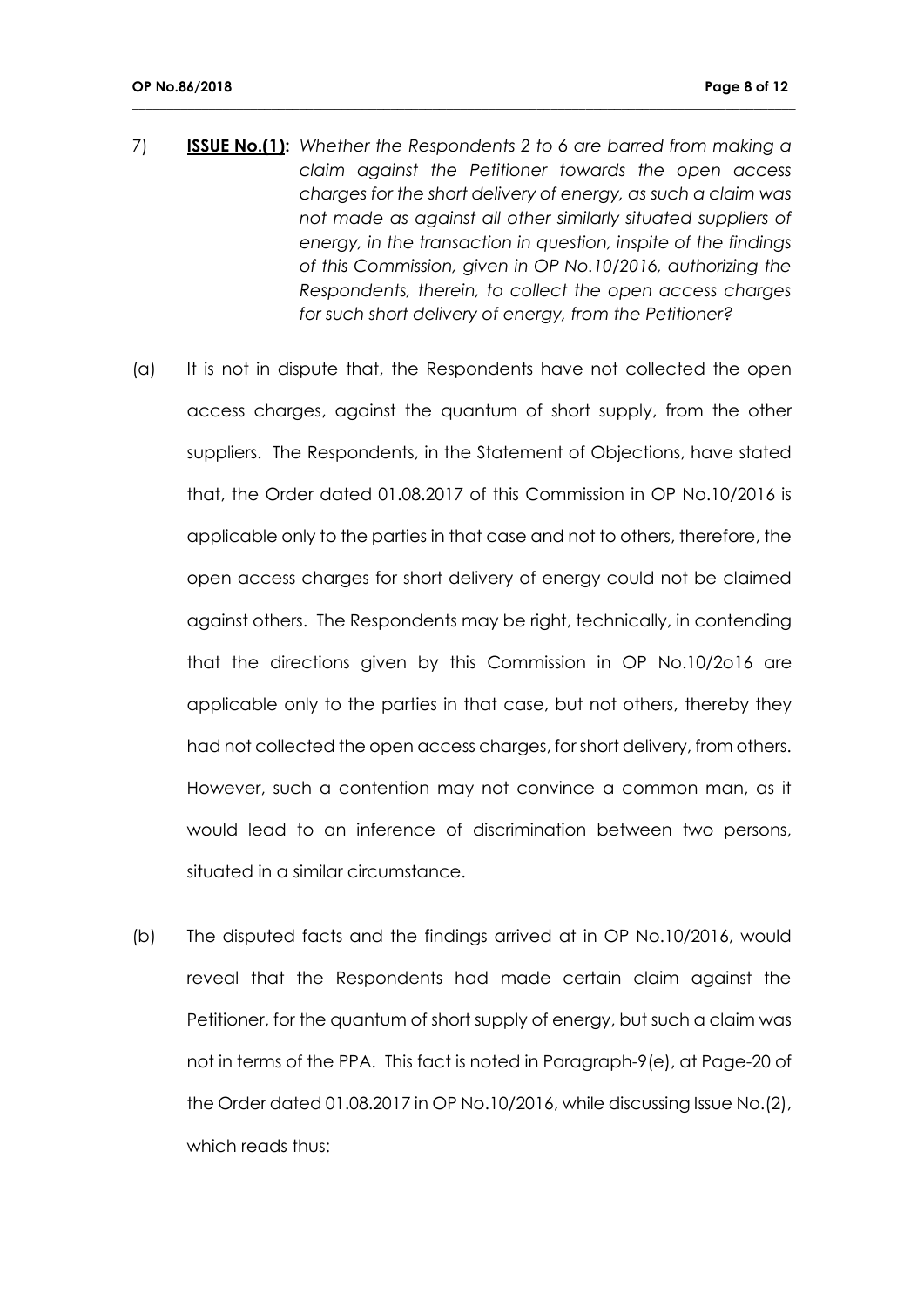*"The Respondents have contended that, the Petitioner is liable to repay at the agreed tariff for the quantum of short-supply of energy as against the scheduled energy. There is no specific term in the PPA for such a claim. Therefore, we hold that, the claim of the contesting Respondents in this regard is not maintainable in terms of the PPA. Hence, we answer Issue No(2), accordingly."*

**\_\_\_\_\_\_\_\_\_\_\_\_\_\_\_\_\_\_\_\_\_\_\_\_\_\_\_\_\_\_\_\_\_\_\_\_\_\_\_\_\_\_\_\_\_\_\_\_\_\_\_\_\_\_\_\_\_\_\_\_\_\_\_\_\_\_\_\_\_\_\_\_\_\_\_\_\_\_\_\_\_\_\_\_\_\_\_\_\_\_\_\_\_\_\_**

Under Issue No.(2) in the said Petition, this Commission had considered what were the liabilities of the Petitioner under the terms of the PPA, for short delivery of energy. This Commission has held that, the Petitioner was liable to pay the U.I. charges to the State Load Despatch Centre (SLDC) and has to pay the Liquidated damages in terms of Article 6.2.4 of the PPA and also liable to pay the open access charges, as per the last part of Article 6.2.4 of the PPA, towards the short delivery of energy. This Commission had also determined the open access charges, to be reimbursed, at the rate of 39.74 Paise per unit. It was also held that, as per the last part of Article 6.2.4 of the PPA, the Petitioner was liable to reimburse to the ESCOMs, the transmission charges for the capacity not made available, due to short delivery of energy, by the Petitioner and this short delivery of energy was to be calculated, being the difference between the contracted energy, for which the open access charges were computed and the actual energy, injected into the Grid.

(c) From the above facts, discussed under Issue No.(2) in the said Order in OP No.10/2016, it is clear that, the Respondents had claimed repayment, at the agreed tariff, for the quantum of short supply of energy, as against the scheduled energy. This claim was rejected by this Commission, as there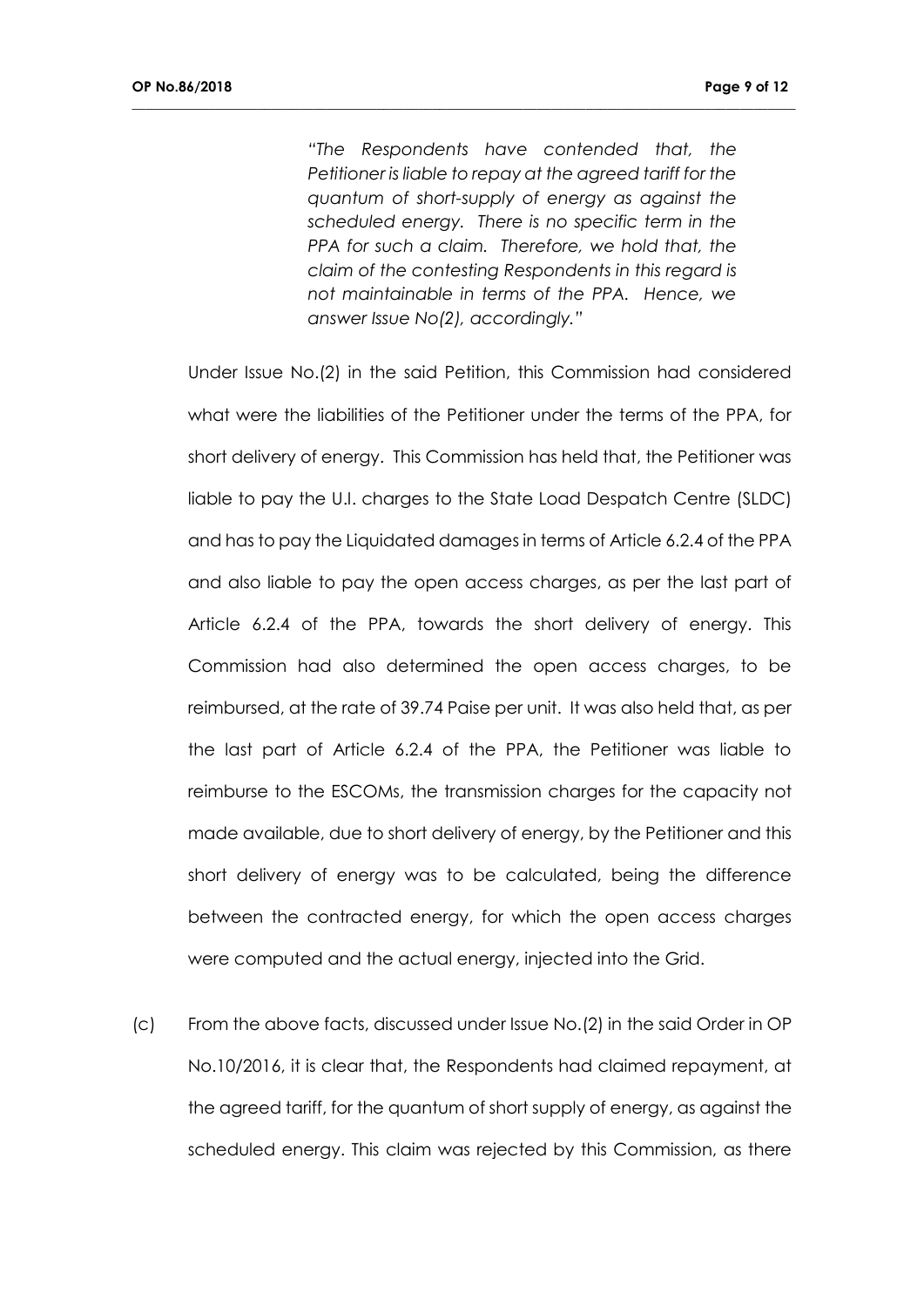was no specific term in the PPA for making such a claim. From the above narrations, it is clear that, the Respondents had made, even against the other suppliers, a claim, as made against the Petitioner, for short supply of energy, as against the scheduled energy. It is submitted by the learned counsel for the Respondents that, the Petitioner and another supplier, by name, Tata Power, were the only persons, who had disputed the claims made by the Respondent towards the short delivery of energy, and that the other suppliers had paid the amounts claimed by the Respondents for short delivery of energy. Therefore, it is clear that, though compensation is not claimed on the other suppliers, under the head, "Open Access Charges and other Charges", for the short delivery of energy, a claim was made against them and they voluntarily agreed to pay the same. Therefore, one can say that, the Petitioner was not singled out, in claiming the open access charges.

- (d) For the above reasons, we answer Issue No.(1), in the negative.
- 8) **ISSUE No.(2):** *Whether the Respondents 2 to 6 were required to consider the quantum of alternative source of energy, offered by the Petitioner, while arriving at the open access charges?*
- (a) In OP No.10/2016, it is held that, the refusal by the Respondents to accept the alternative source of energy, offered by the Petitioner, for the period from 17.10.2013 to 22.10.2013 (6 days) and from 01.11.2013 to 27.11.2013 (27 days), was not justified. Therefore, it is obvious that, while calculating the open access charge for the short delivery of energy, the quantum of 6.5 MW capacity power, offered by the Petitioner as alternative source for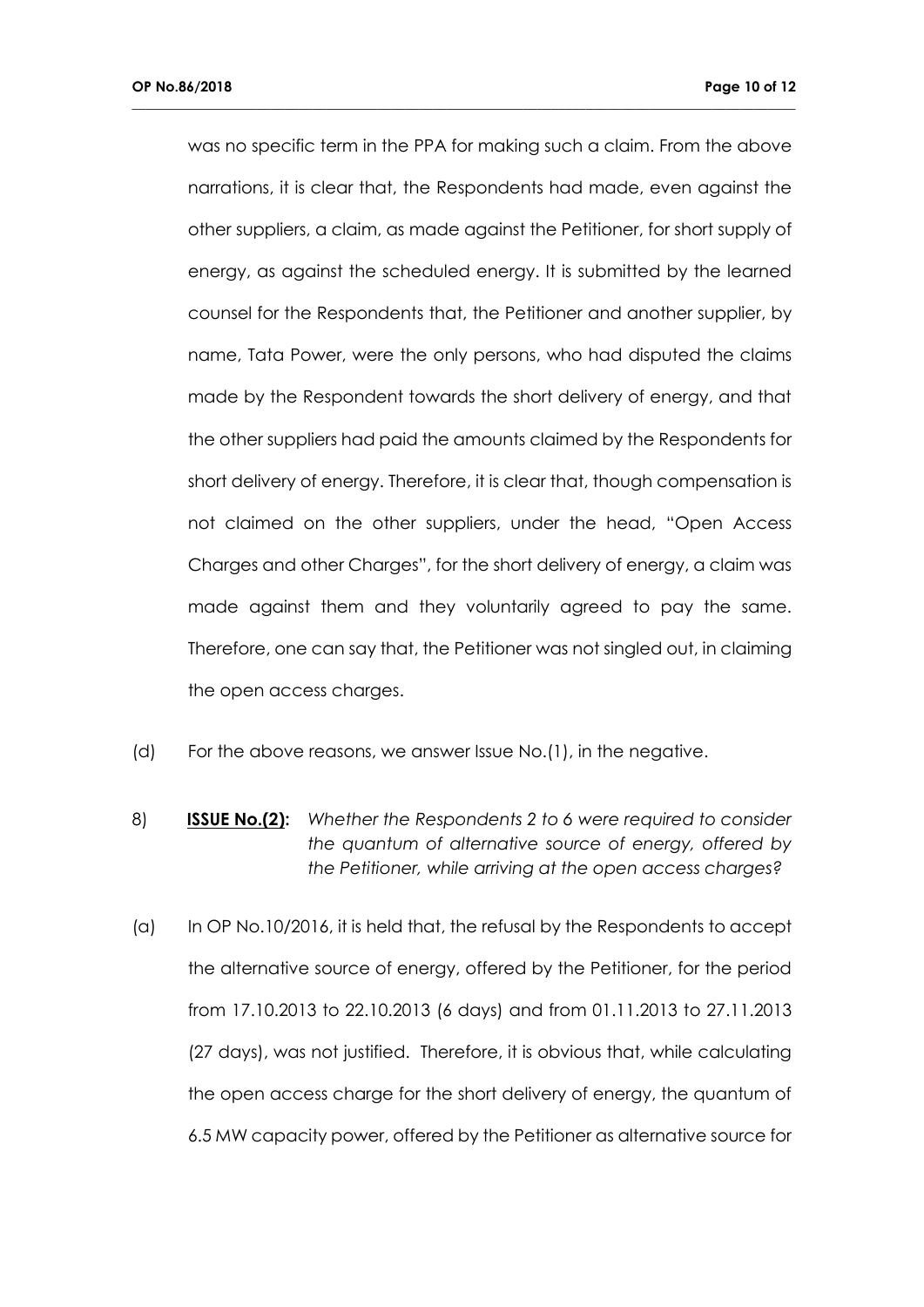the above-said periods, should have been considered, treating the said quantum of energy as having been supplied. The Respondents have not taken into consideration, such 'deemed' supply of energy.

**\_\_\_\_\_\_\_\_\_\_\_\_\_\_\_\_\_\_\_\_\_\_\_\_\_\_\_\_\_\_\_\_\_\_\_\_\_\_\_\_\_\_\_\_\_\_\_\_\_\_\_\_\_\_\_\_\_\_\_\_\_\_\_\_\_\_\_\_\_\_\_\_\_\_\_\_\_\_\_\_\_\_\_\_\_\_\_\_\_\_\_\_\_\_\_**

- (b) Therefore, we answer Issue No(2), in the affirmative.
- 9) **ISSUE No.(3):** *If Issue No.(2) above is answered in the affirmative, whether the Respondents 2 to 6 are liable to refund an amount of Rs.20,45,815/- to the Petitioner, towards the excess open access charges collected?*
- (a) The Petitioner has produced a Calculation Sheet, showing that, the excess amount calculated towards the open access charges, by not considering the power deemed to have been supplied from the alternative source, works out to Rs.20,45,815/-. This amount, calculated by the Petitioner, is neither admitted nor disputed by the Respondents. Therefore, we hold that, the Respondents 2 to 6 are liable to refund the excess open access charges collected from the Petitioner, as per the Payment Schedule agreed in the PPA dated 06.09.2014.
- (b) Therefore, we answer Issue No.(3), in the affirmative.

#### 10) **ISSUE No.(4):** *What Order?*

(a) The Petitioner has also requested for a direction against the Respondents, to ascertain the amount that would become due towards the Surcharge, as per the terms of the PPA, for the delay in making payment. The Petitioner may file a separate complaint for this grievance, as such a direction is already given in OP No.10/2016.